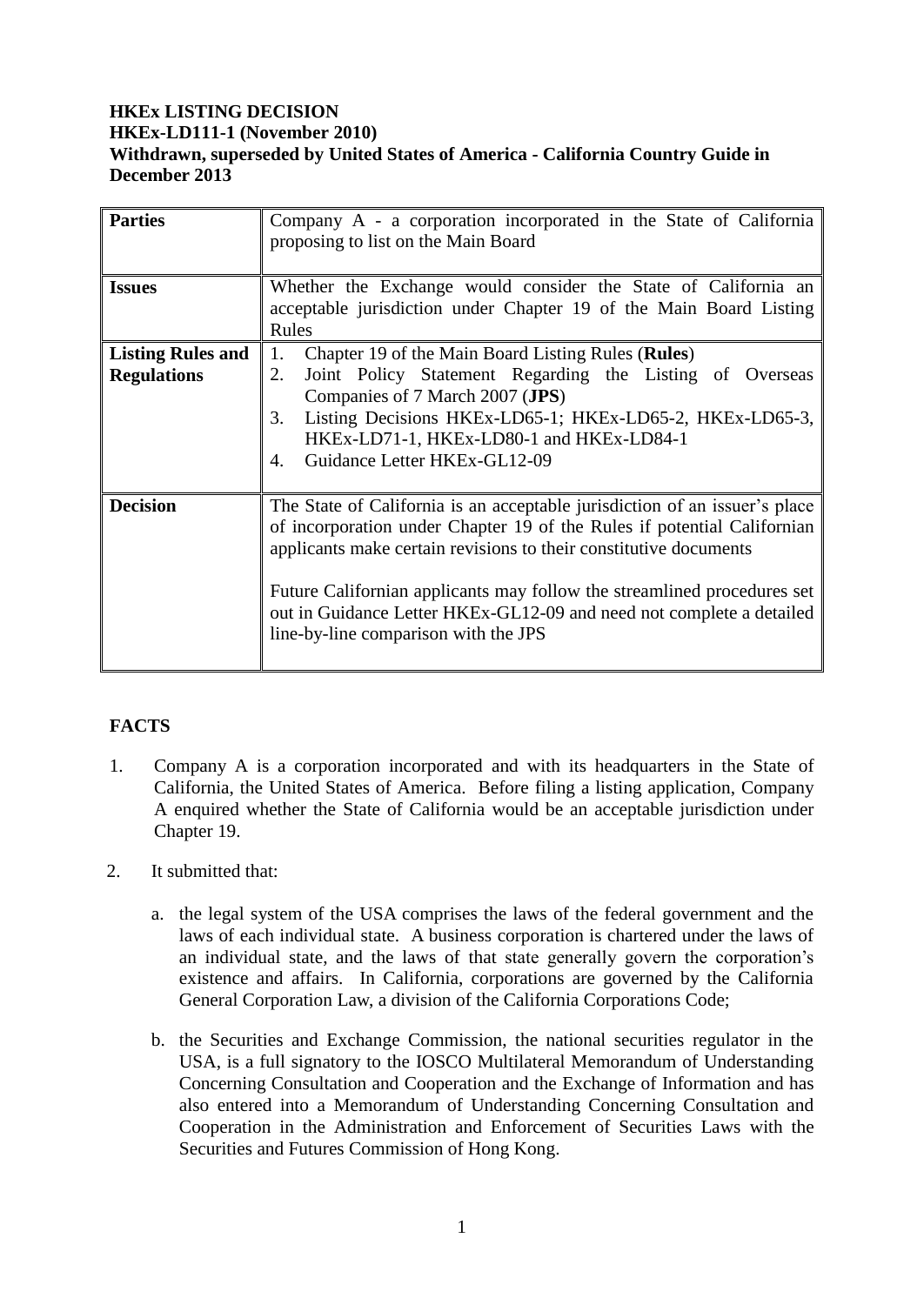3. Company A provided a comparison table of the Hong Kong Companies Ordinance (**HKCO**) and Californian laws and regulations, mainly the California Corporations Code, on shareholder protection matters based on the framework in the JPS as supplemented by Guidance Letter HKEx-GL12-09.

# **APPLICABLE RULES, REGULATIONS AND PRINCIPLES**

- 4. All listing applicants must ensure that they are able to and will comply with the Rules, the Securities and Futures Ordinance and the Hong Kong Codes on Takeovers and Mergers and Share Repurchases (**Takeovers Codes**).
- 5. Chapter 19 provides a general framework for overseas companies seeking a listing on the Exchange. In particular, under Rule 19.05(1)(b), when considering primary listing of securities of an overseas issuer the Exchange may refuse the listing if it is not satisfied that the overseas issuer is incorporated in a jurisdiction which offers at least equivalent standards of shareholder protection to Hong Kong.
- 6. Where the Exchange believes that overseas issuer's jurisdiction of incorporation does not provide shareholder protection standards equivalent to those in Hong Kong, it may approve the listing of the overseas issuer if it makes the variations to its constitutive document the Exchange requires (see Note to Rule 19.05(1)).
- 7. The JPS formalised this process by setting out a list of shareholder protection areas the Exchange takes into account.
- 8. The standards in the JPS were compared against the standards of different overseas jurisdictions in Listing Decisions HKEx-LD65-1, HKEx-LD65-2, HKEx-LD65-3, HKEx-LD71-1, HKEx-LD80-1 and HKEx-LD84-1.
- 9. Guidance Letter HKEx-GL12-09 sets out streamlined procedures for listing overseas companies. Under it, a potential applicant can benchmark the shareholder protection standards in its home jurisdiction to any one of the recognised or accepted jurisdictions, instead of benchmarking to Hong Kong.

# **ANALYSIS**

10. Where an applicant proposes to change its corporate practices (e.g., by amending its constitutive document or administrative procedures) to achieve equivalence with the shareholder protection standards of Hong Kong, there may be more than one acceptable way to do so. The Exchange does not prescribe the method used.

#### *Matters under the JPS*

11. Company A submitted that, for the purpose of the JPS, where Hong Kong laws appear to provide a higher level of shareholder protection than under the laws of the State of California, it would amend its constitutive documents to address the differences, except where: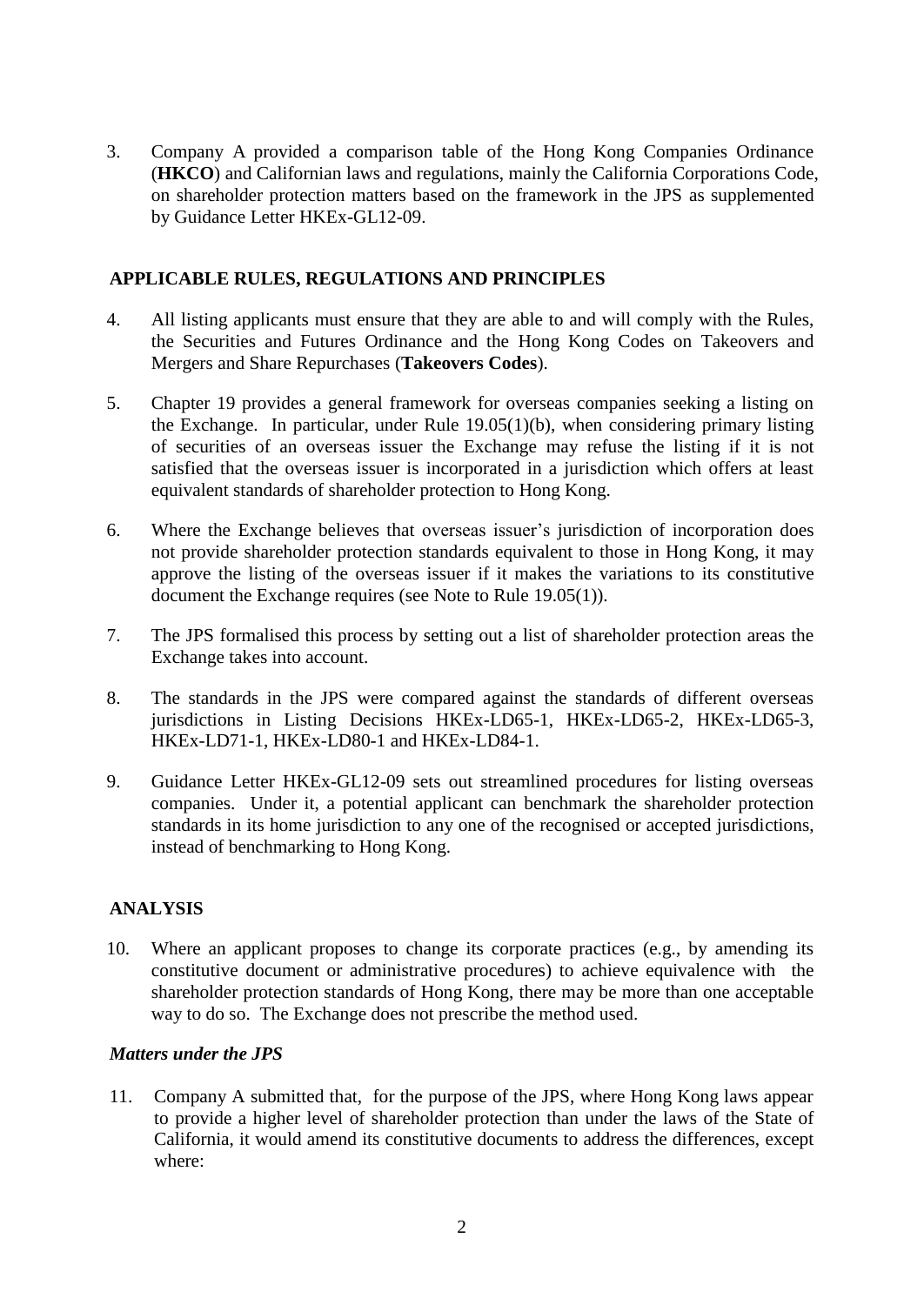- a. it considered that the shortfall in shareholder protection was not material (**Immaterial Shortfall**); and
- b. the shortfalls in shareholder protection could not be remedied by amending its constitutive documents (**Legal Impossibilities**).
- 12. Where the JPS requires only disclosure of regulatory differences (e.g., Items 1(g) and 4(e) of the JPS), it would make the relevant disclosures in its listing document.
- 13. Company A demonstrated that there was a reasonable nexus between its place of incorporation and its operations: it has its headquarters in California, maintains certain key offices in the United States and has a long operating history there.
- 14. It submitted that the Californian laws as supplemented by the proposed amendments to its constitutive documents and the proposed disclosure in the listing document would provide a shareholder protection level comparable to Hong Kong or any one of the recognised or accepted jurisdictions.

### *Immaterial Shortfall: Item 3(d) of the JPS – Loans to directors*

15. Under the HKCO a public company generally must not make loans to its directors and their associates. Under the Californian laws a corporation may make a loan to a director if the transaction is approved by a simple majority of shareholders entitled to vote on it, unless the bylaws provide otherwise. Company A's bylaws allow granting loans to Company A's directors or their associates subject to full disclosure of the matter and a prior approval by disinterested shareholders in a general meeting. Company A submitted that this alternative treatment would provide sufficient protection to its public shareholders.

### *Legal Impossibility 1: Item 1 (b) of the JPS – Court petition for cancellation of class rights variation*

- 16. Under the HKCO where a resolution to vary class rights is proposed, members holding at least 10% of the nominal value of the issued shares of that class may petition the court to cancel the variation. However, this petition is generally not available in a Californian court.
- 17. Under the Californian laws shareholders generally may institute actions in a court of competent jurisdiction in California to enforce their rights as shareholders, and a "shareholder derivative action", i.e., an action brought by any of the shareholders on behalf of a corporation against any third party, including directors and corporate officers.
- 18. Company A submitted that there was no shareholder right to petition to court to have the class rights variation cancelled in Germany, an accepted jurisdiction under Chapter 19 of the Rules.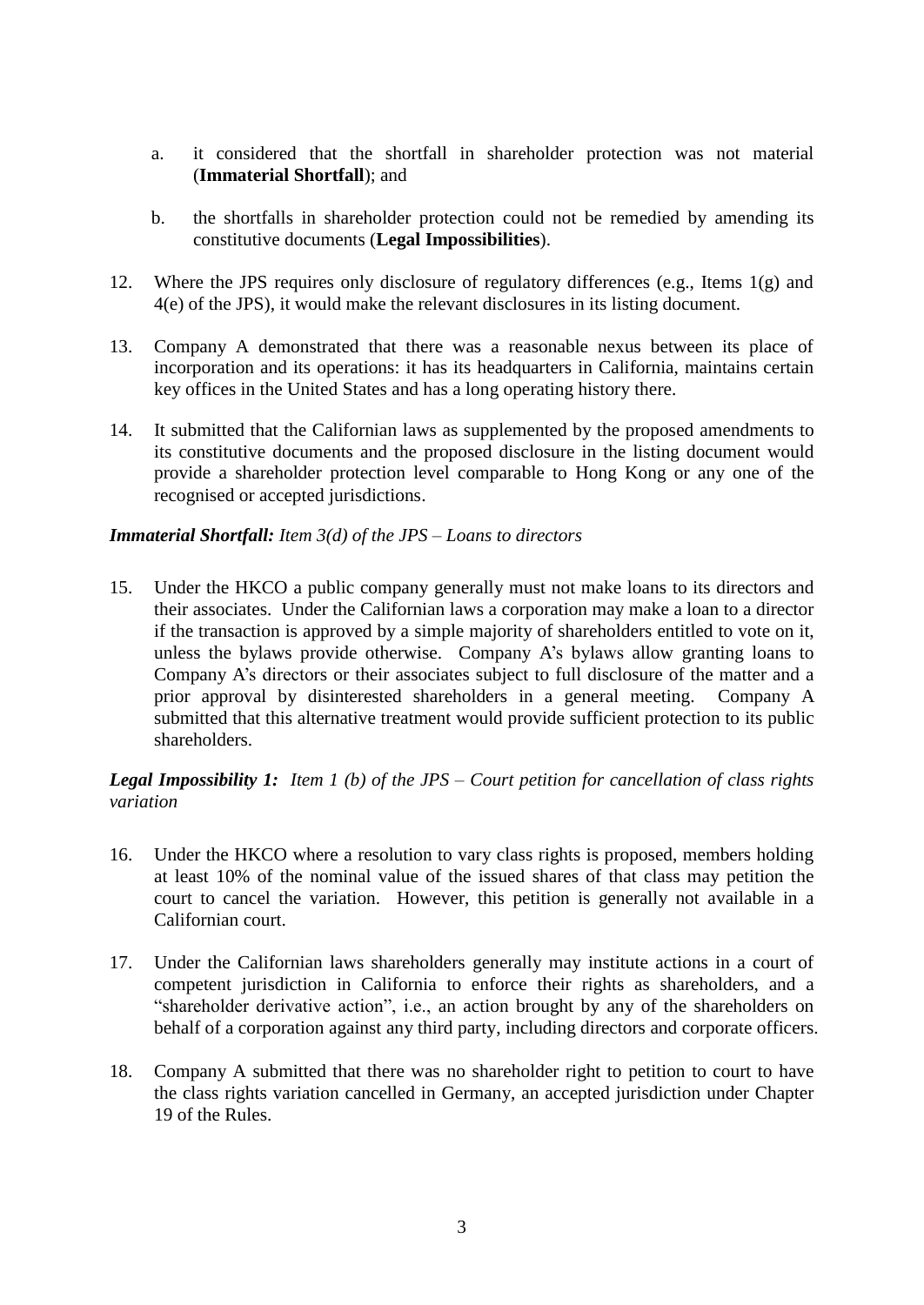*Legal Impossibility 2: Item 4 (b) of the JPS – Court confirmation of share capital reduction*

- 19. Unlike the HKCO, the Californian laws do not require the court to confirm any share capital reduction, if it is proposed by a corporation.
- 20. Company A's constitutive documents would require a three-quarter majority vote of the outstanding shares entitled to vote on it:
	- a. to convene a general meeting to approve the share capital reduction;
	- b. to move a motion to approve the share capital reduction; and
	- c. to effect the share capital reduction.

Company A submitted that, due to these approval procedures, the absence of the court confirmation requirement for the share capital reduction would not significantly deprive shareholders of their rights. In addition, individual shareholders may institute actions in Californian courts to protect their rights or those of the corporation.

21. Company A submitted that there was no court confirmation requirement for the share capital reduction in other recognised or accepted jurisdictions, e.g., the PRC, Bermuda, Germany and Luxembourg.

# **CONCLUSION**

- 22. Based on the submission, the Exchange considered that the State of California is an acceptable overseas jurisdiction if the potential listing applicant makes certain revisions to its constitutive documents and demonstrates a reasonable nexus with the State of California when it submits its formal application.
- 23. It would be required to submit at the time of filing its listing application:
	- a. a confirmation from the sponsor that it has considered and reviewed all material shareholder protection areas in its due diligence review under Practice Notice 21 to the Rules and that it is independently satisfied that the shareholder protection offered in the State of California is at least equivalent to that in Hong Kong; and
	- b. a legal opinion and the sponsor's confirmation that the Company's constitutive documents do not contain provisions which will prevent it from complying with the Rules, the Securities and Futures Ordinance – Part XV and the Takeovers Codes, to the extent they apply.
- 24. Future applicants incorporated in the State of California may follow the streamlined procedures set out in Guidance Letter HKEx-GL12-09 and need not complete a detailed line-by-line comparison with the JPS.

# **NOTES TO ISSUERS AND MARKET PRACTITIONERS**